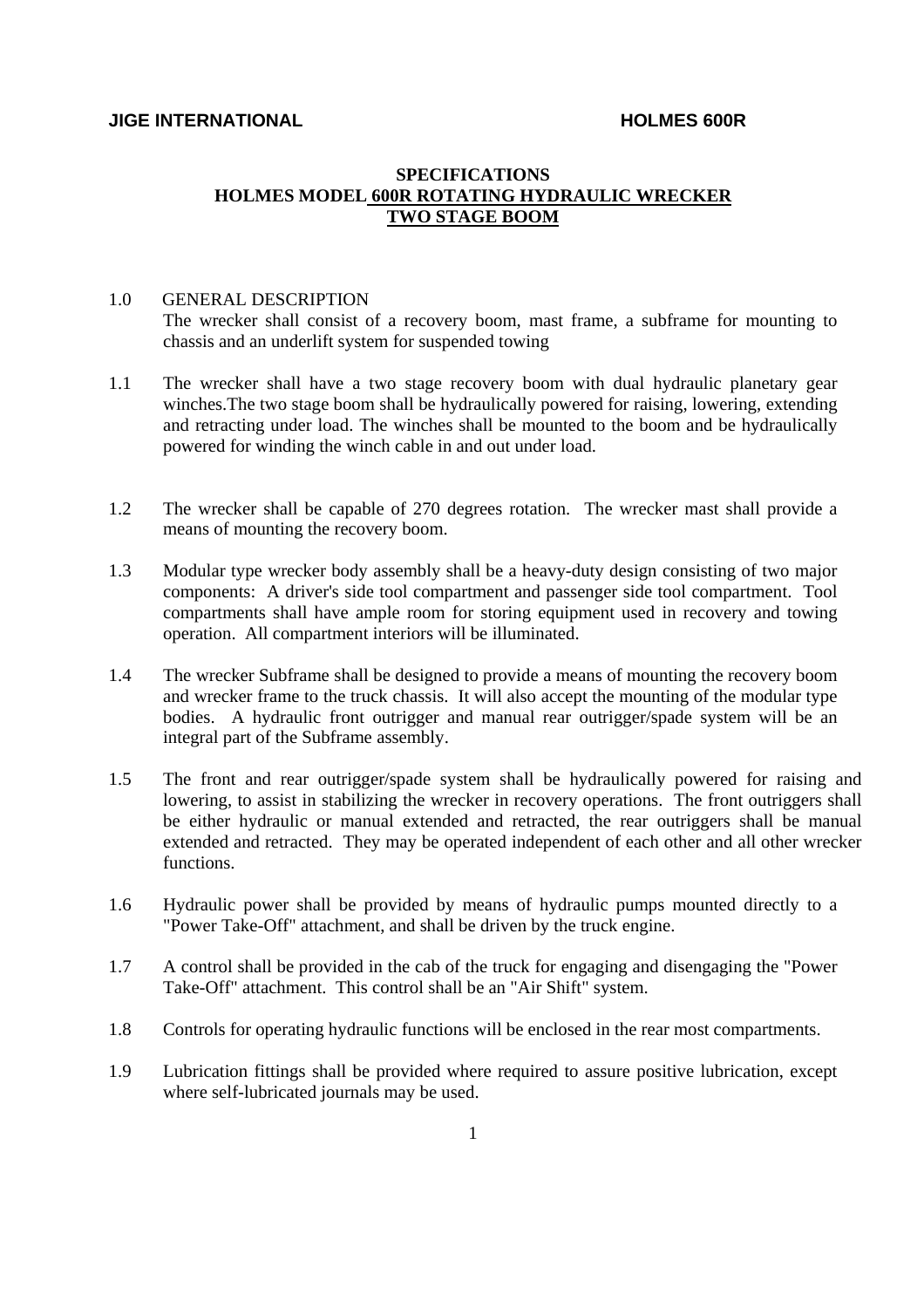- 1.10 Workmanship shall be consistent with first class manufacturing practice. Manufacturing shall be performed in a manner that ensures interchangeability of all parts and subassemblies.
- 1.11 Two snatch blocks, suitable for use with the winch cables shall be furnished when required

### 2.0 GENERAL REQUIREMENTS

- 2.1 The recovery boom shall consist of four major components: Outer boom, inner boom, and two "Thru Center" side by side boom end swivels. The boom sections shall be fabricated from high tensile steel plate to form rectangle sections. The inner boom shall also have provisions for attachment of two "Thru Center" side by side boom end swivels. The "Thru Center" boom end swivels shall incorporate bronze bushed sheaves, cable guides and allow for 360 degree sheave rotation, permitting pulls to be made in any direction. Two double acting cylinders shall connect the recovery boom and mast frame to be used to raise and lower said boom. All hydraulic hoses shall be routed to provide maximum protection.
- 2.2 The mast frame shall be capable of rotating by hydraulic power thru 270 degrees, 135 degrees in both clockwise and counter-clockwise direction. There will be a mechanical mast lock to lock the mast/boom assembly for travel, The rotation shall be held in position by a spring applied brake. There shall be a built in relief system to prevent overloads imposed on pinion and swing gearbox. There shall be two hydraulic solenoid valves and switches to limit the rotation to 135 degrees in both directions. There shall be mechanical stops to limit the rotation in the event the solenoid valves mis-function
- 2.3 The mast frame shall be high tensile steel welded into a single frame assembly with provisions for installation onto the Subframe. It shall incorporate provisions for mounting the recovery boom, and hydraulic lift cylinders. The mast frame shall be capable of withstanding all imposed forces resulting from rated loads being applied to end of boom.
- 2.4 The Recovery Boom shall have dual variable speed planetary gear winches. The winches shall be hydraulically powered for winding the winch cables in and out under load. Winches shall have the capability of disengaging the cable drum "Air Free Spool" and cable tensioners to prevent "bird nesting" of winch cables.
- 2.5 The separate underlift system shall be capable of lifting and securing a medium duty truck or bus by the axle, bumper, frame or springs, and tires, and shall transport said vehicle safely and damage free.

 The underlift device shall be installed into the rear of the subframe. The underlift device shall have of a fixed tower attached to the rear of the subframe, and a sliding tower to hydraulically raise and lower the underlift lifting arm assembly

 The underlift shall have a lifting arm, cross bar, a set of lifting forks and wheel lift grid assemblies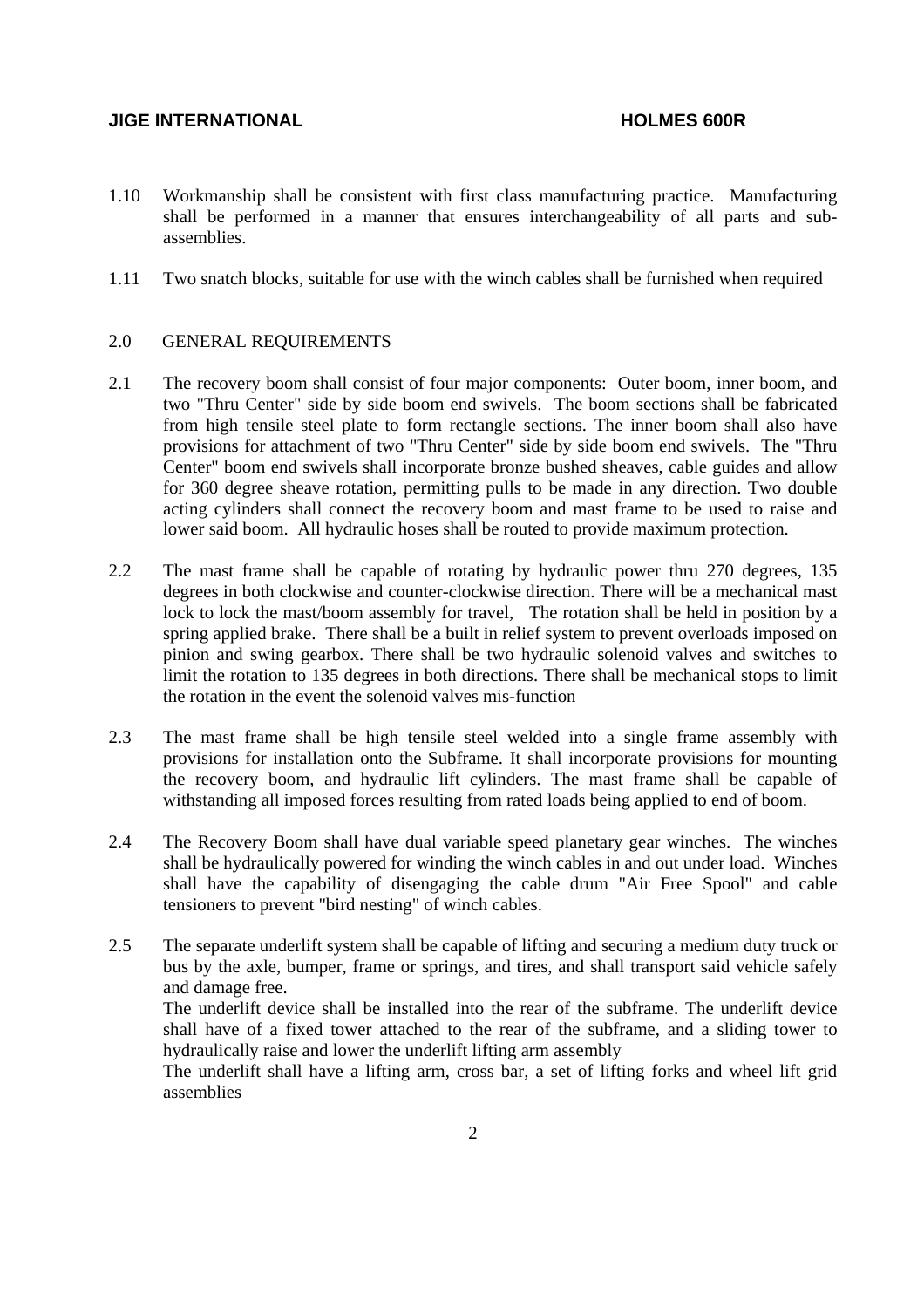The lifting arms are able to power tilt up and down by means of hydraulic tilt cylinder. The two stage lifting arm shall be hydraulically powered for extending and retracting under load. The lifting arm shall also have the capability of being hydraulically folded into a stowed position when not in use and not interfere with the operation of recovery boom. The lifting arm shall be equipped with a pivoting crossbar and a set of lifting attachments.

- 2.6 The modular type wrecker aluminum body assembly shall be 92.5" wide over compartments and 96" wide over rubber fenderettes. All compartment doors shall be held in its open position by means of a door link or air struts. Each door opening shall have a rain channel and dust seal around the perimeter of the opening. All tool compartment doors shall be secured by a lockable latch. Recessed area for stop, turn, tail, back-up and clearance lights are provided in each tool compartment assembly. Each tool compartment shall be mounted to the wrecker Subframe with four rubber mounts so toolbox assemblies are completely isolated from deflection of chassis and wrecker structure. All tool compartment cavities shall have illuminator lights connected to a sealed wiring harness. All wiring shall meet at a common junction box so many inline splices can be eliminated. Flexible rubber fenderettes shall be standard.
- 2.7 Controls for the rotation, winch, boom, and hydraulic spades/outriggers functions shall be located in rear most compartments of the modular body. Controls shall be provided in the left and right side of bodies. Control handles shall automatically return to their "Off" or neutral position when released. When handles are in neutral position, the hydraulic winches and all hydraulic cylinders shall automatically lock and hold their load, even when the "Power Take-Off" is disengaged or in the event of hydraulic malfunction. The operating speed of all hydraulic functions shall be controlled by the amount of handle movement. Controls are grouped by function to permit operation of two controls with one hand. Operation is finger-tip easy regardless of load. Control handles shall be connected to control valve by means of control cables. Provisions for proper adjustment of control handle positions shall be provided.
- 2.8 Hydraulic pressure gauges (two) shall be located in control panel, next to wrecker control. Each pressure gauge shall sense hydraulic system pressure on each hydraulic pump section. All pressure gauges must be glycerin filled.
- 2.9 The wrecker Subframe shall be one entity fabricated out of high tensile steel welded into a single frame assembly with provisions for installation of the wrecker frame assembly and modular type wrecker bodies. The Subframe shall be capable of withstanding all imposed forces resulting from a rated load being applied to end of boom or underlift. Tailgate shall be forwardly offset to provide clearance when towing a vehicle.
- 2.10 The wrecker Subframe shall have provisions for mounting the wrecker frame. The wrecker frame mounting area shall have a weld on mounting ring for the bolt-on swivel bearing and

reinforced to support rated loads through the 210 degrees of rotation.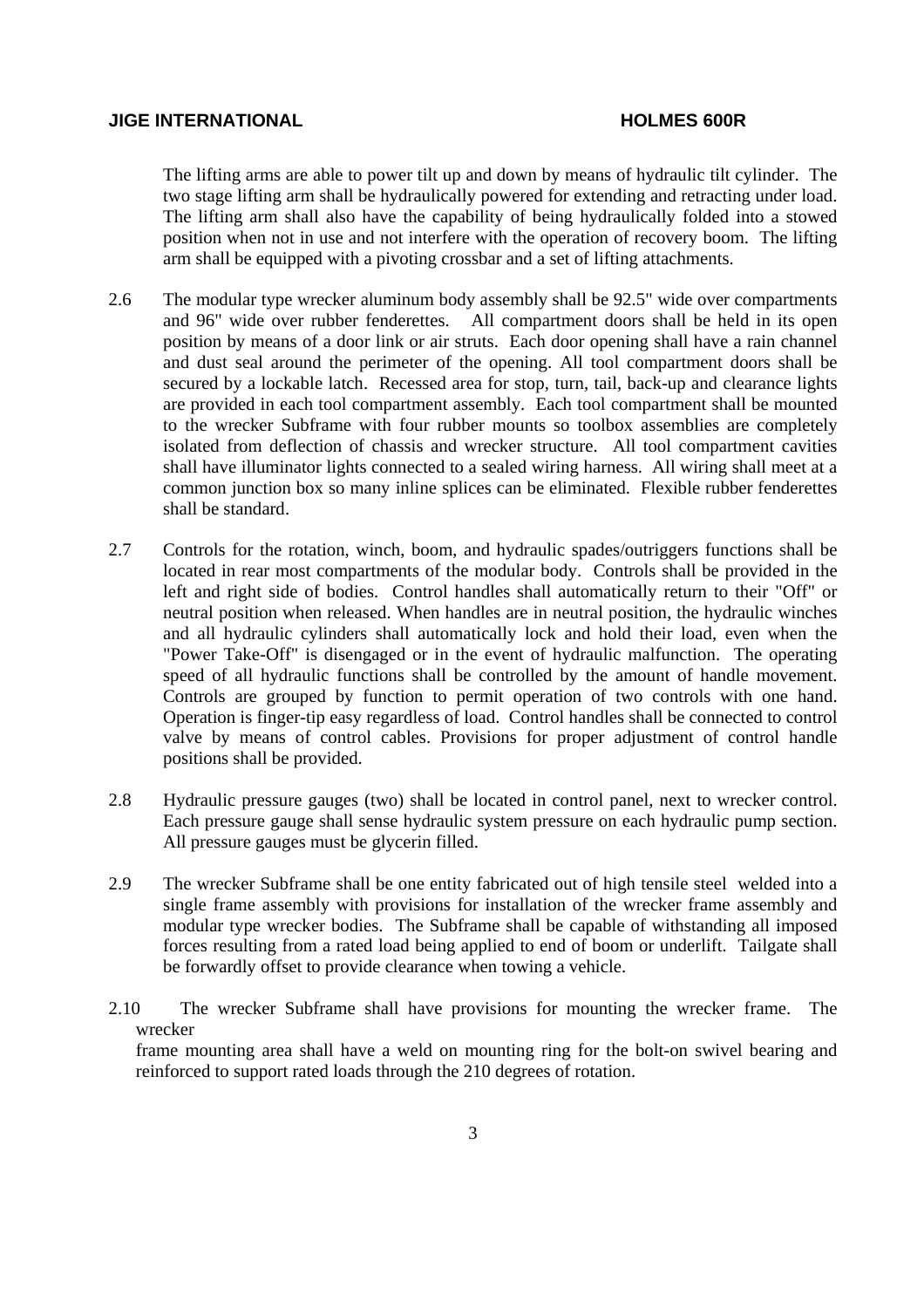- 2.11 The wrecker Subframe shall incorporate a front outrigger and rear outrigger/spade system used in leveling and stabilizing the wrecker unit in recovery operations. The outrigger/spade system shall be hydraulically powered for raising and lowering, to assist in stabilizing the wrecker in recovery operations. The front outriggers shall be either hydraulic or manual extended and retracted, the rear outriggers shall be manual extended and retracted. They may be operated independent of each other and all other wrecker functions.
- 2.12 The outrigger system shall be fabricated of high tensile steel The outrigger system shall be an integral part of the wrecker Subframe assembly. The outrigger system shall be capable of withstanding all imposed forces resulting from a rated load being applied to end of recovery boom.
- 2.13 The wrecker mounting plates shall be so designed that drilling will be done only through the side of the truck frame in accordance with truck manufacturers warranty.

## 3.0 DETAILED SPECIFICATIONS

|                                         | 16 Tons (32,000 lbs.) |
|-----------------------------------------|-----------------------|
| <b>Boom Structural Rating:</b>          |                       |
| Retracted w/boom @ 30° elevation (TEMA) | 13 Tons (26,000 lbs.) |
| Extended w/boom @ 30° elevation (TEMA)  | 8.3 Tons (16,600 lbs) |
|                                         | $50^{\circ}$          |
| <b>Boom Reach Past Tailgate:</b>        |                       |
|                                         | 8.25"                 |
|                                         | 84.25"                |
| Boom Reach Past Tailgate:               |                       |
| Fully Extended w/boom @ 30°             | 56.5"                 |
| Fully Extended w/boom @ 50°             | 13"                   |
| <b>Boom Maximum Working Height:</b>     |                       |
| Extended w/boom @ 49.5° elevation       |                       |
|                                         | 222"                  |
| Extended w/boom @ 30° elevation         |                       |
|                                         | 170"                  |
| Two Boom Elevation Cylinders:           |                       |
|                                         | 5"                    |
|                                         | 2"                    |
|                                         |                       |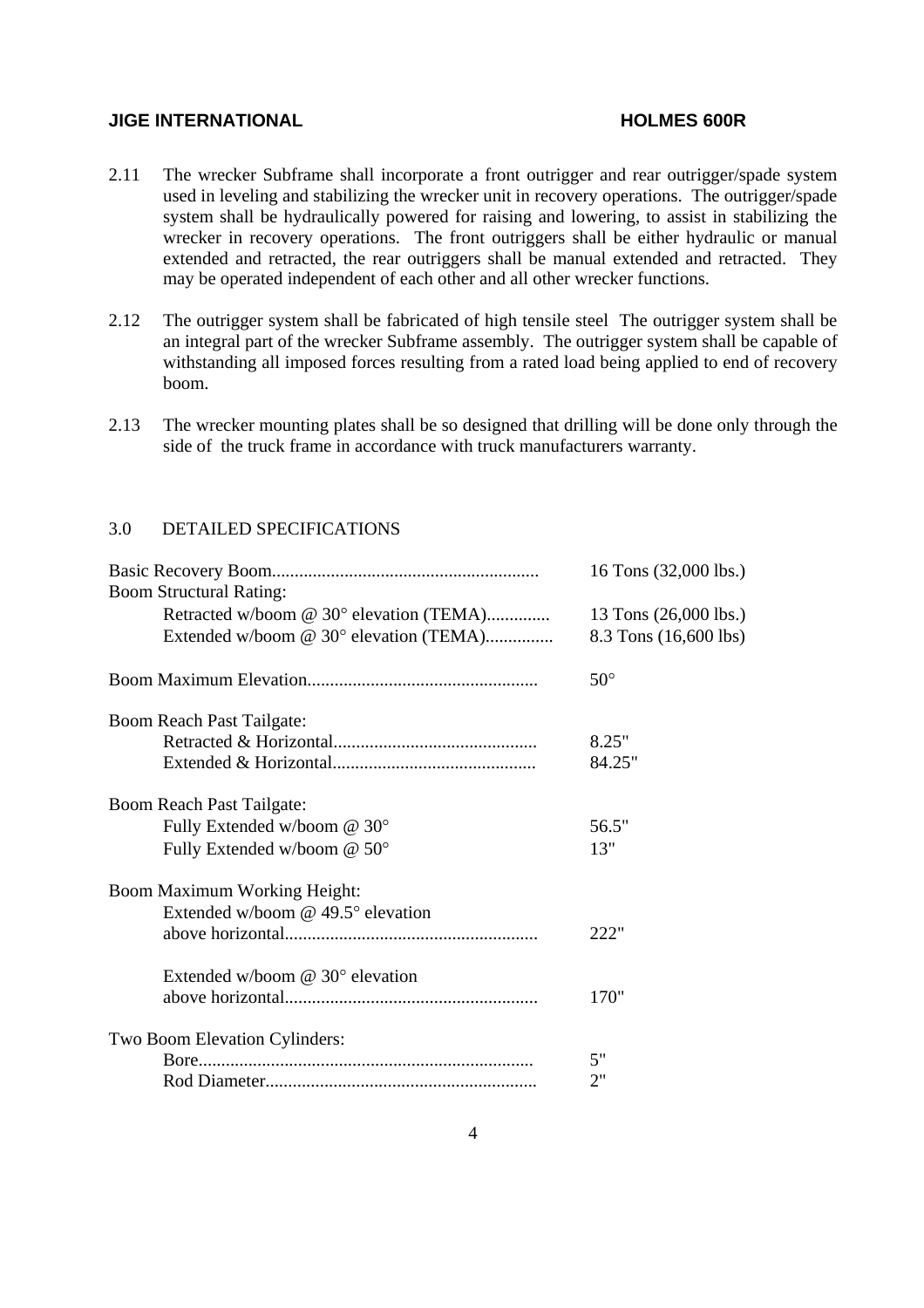## **JIGE INTERNATIONAL**

## **HOLMES 600R**

|                                                            | 33"                     |
|------------------------------------------------------------|-------------------------|
| <b>Boom Extension Cylinder:</b>                            |                         |
|                                                            | 3"                      |
|                                                            | 1.75"                   |
|                                                            | 76"                     |
| Four Outrigger Cylinders: Raise/Lower                      |                         |
|                                                            | 3"                      |
|                                                            | 1.5"                    |
|                                                            | 18"                     |
|                                                            |                         |
| Two Front Outrigger Cylinders: Extend/Retract (horizontal) | 2"                      |
|                                                            |                         |
|                                                            | 1.5"                    |
|                                                            | 38.75                   |
| Winch:                                                     |                         |
|                                                            | 15,000 lbs.             |
|                                                            | <b>Planetary Gear</b>   |
|                                                            | 29.37:1                 |
|                                                            | 4.5"                    |
|                                                            | 12.5"                   |
|                                                            | 9.38"                   |
|                                                            | Air Kick-Out            |
|                                                            | Hydraulic Disc Brake    |
|                                                            | 28'/Min @ 12 GPM        |
| Winch Motor:                                               |                         |
|                                                            | Low Speed - High Torque |
|                                                            | 4 Cubic Inches          |
|                                                            |                         |
| Winch Cable:                                               |                         |
|                                                            | 6 x 37 IWRC, XIPS       |
|                                                            | 1/2"                    |
|                                                            | 150 <sup>'</sup>        |
|                                                            | 7,500 Lbs.              |
|                                                            | 26,600 Lbs.             |
|                                                            |                         |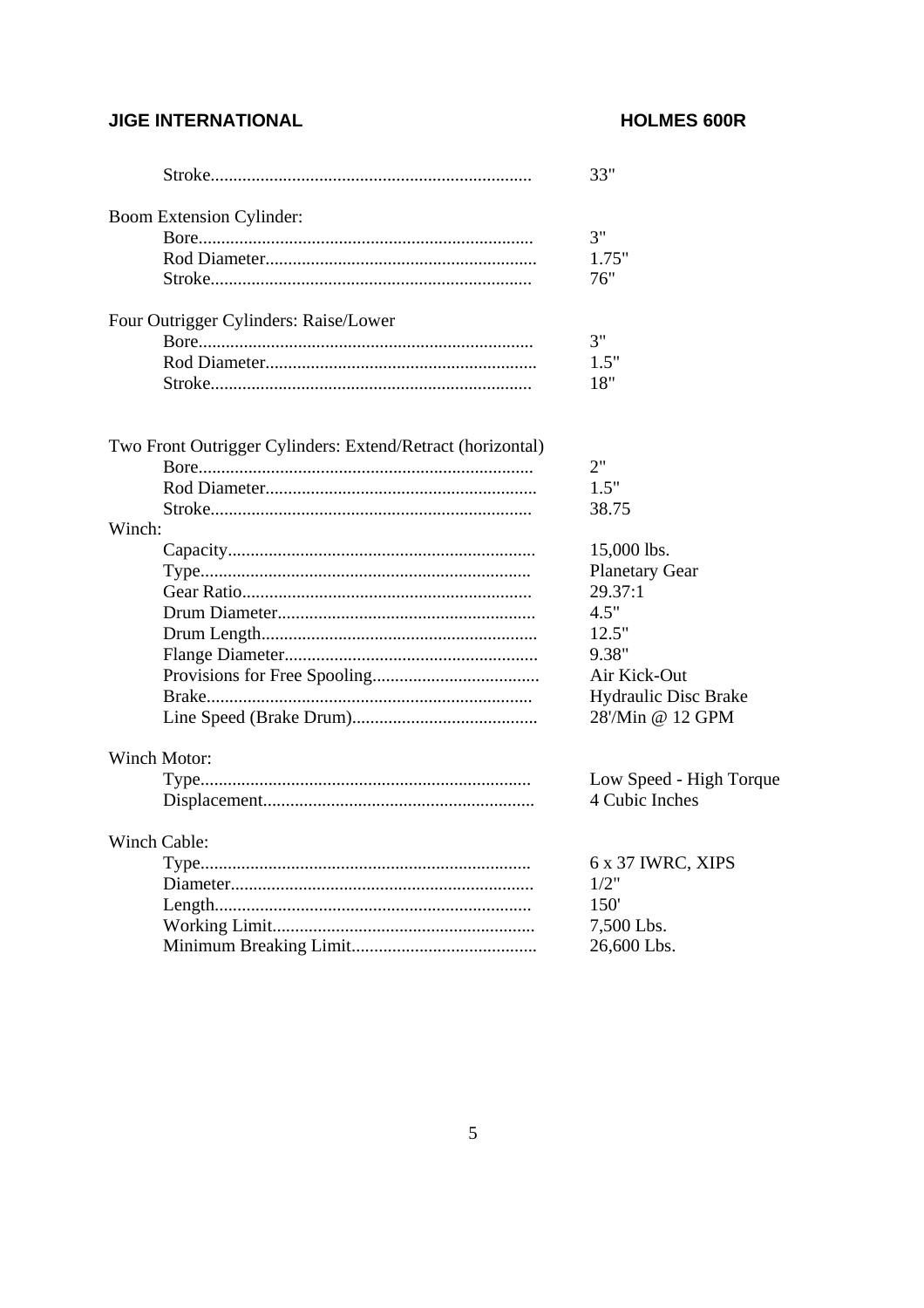## **JIGE INTERNATIONAL**

# DETAILED SPECIFICATIONS (Underlift): Lift Rating: Retracted.................................................................. 12,000 Lbs. Extended................................................................... 8,500 Lbs. Tilting Arc............................................................................ 80° Positive/ 8° Negative Lifting Arm Reach Past Tailgate: (lowered and horizontal) Fully Retracted Distance From Tailgate To Center of Lift Fork................................... 56" Fully Extended Distance From Tailgate To Center of Lift Fork................................... 90 Lifting Arm Reach Past Tailgate using Wheel Lift Grids (lowered and horizontal) Fully Retracted Distance From Tailgate To Center of wheel................................... 69" approx. Fully Extended Distance From Tailgate To Center of wheel................................... 103" approx. Crossbar Width..................................................................... 44.25" Extension Cylinder: Bore (Piggyback)...................................................... 3" Rod Diameter............................................................ 1.5" Stroke....................................................................... 34" Tilting Cylinder: Bore ........................................................................ 5" Rod Diameter............................................................ 2" Stroke....................................................................... 17.5" Two Lift Cylinders: Bore ........................................................................ 3" Rod Diameter............................................................ 1.5" Stroke....................................................................... 21.5" Slewing System 4 point contact ball radial bearing 117 teeth Hydraulic Planetary drive with spring loaded brake 100,000 in lb torque-17 teeth Hydraulic motor 10 in3 / rev. Hydraulic Motor Mounted Control valve (with counterbalance valves and sequence valves)

**\_\_\_\_\_\_\_\_\_\_\_\_\_\_\_\_\_\_\_\_\_\_\_\_\_\_\_\_\_\_\_\_\_\_\_\_\_\_\_\_\_\_\_\_\_\_\_\_\_\_\_\_\_\_\_\_\_\_\_\_\_\_\_\_\_\_\_\_\_\_\_\_\_\_\_\_\_\_\_\_\_\_\_\_\_\_\_\_\_\_\_\_\_\_\_\_\_\_\_\_\_\_\_\_\_\_\_\_\_\_\_\_\_\_** 

## **IMPORTANT NOTICE**

All ratings specified are based on structural factors only not by winch cable strength or chassis capability.

DETAILED SPECIFICATIONS (Hydraulic System):